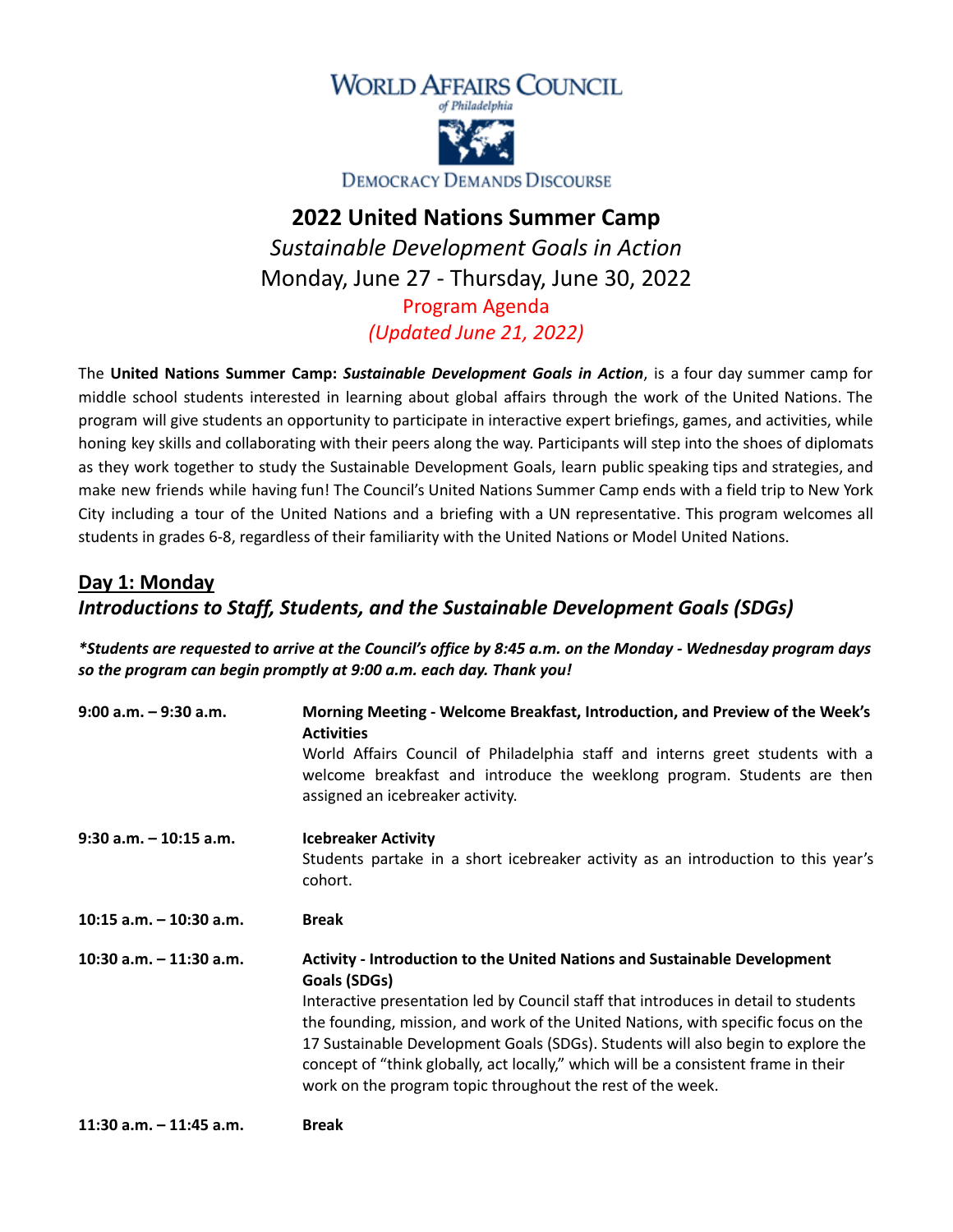| 11:45 a.m. - 12:45 p.m.                              | <b>SDG Action Plan Project Prep</b><br>Students will work in small groups to begin their work in crafting their SDG Action<br>Plans by choosing one "People Focus" goal and one "Planet Focus" goal each to<br>base their projects on for the remainder of the program. Students will ultimately<br>present their finalized plans to the whole group on one of the last program days.                                                                                  |
|------------------------------------------------------|------------------------------------------------------------------------------------------------------------------------------------------------------------------------------------------------------------------------------------------------------------------------------------------------------------------------------------------------------------------------------------------------------------------------------------------------------------------------|
| 12:45 p.m. - 1:00 p.m.                               | <b>Daily Wrap</b><br>Opportunity for questions and group reflection on the day's topics. Review agenda<br>for tomorrow and what students should have prepared.                                                                                                                                                                                                                                                                                                         |
| <u>Day 2: Tuesday</u>                                |                                                                                                                                                                                                                                                                                                                                                                                                                                                                        |
| <b>Planet Focus - How the SDGs Impact the Planet</b> |                                                                                                                                                                                                                                                                                                                                                                                                                                                                        |
| $9:00$ a.m. $-9:15$ a.m.                             | Morning Meeting - Debrief from Yesterday and Preview of Today's Activities                                                                                                                                                                                                                                                                                                                                                                                             |
| $9:15$ a.m. $-10:00$ a.m.                            | Expert Speaker Briefing - SDGs in Local Action: Planet Impact<br>Matthew Konfrist, Sustainability Coordinator and Data Analyst at EPA Region 3<br>Expert speaker presentation focused on positive, impactful work in the<br>Philadelphia area related to the SDGs, with an emphasis on the program day's<br>"planet focus." Students will hear first-hand from Matthew Konfrist about his work<br>with the Environmental Protection Agency in the mid-Atlantic region. |
| 10:00 a.m. - 10:15 a.m.                              | <b>Break</b>                                                                                                                                                                                                                                                                                                                                                                                                                                                           |
| 10:15 a.m. $-$ 11:15 a.m.                            | <b>Activity - SDG &amp; Environmental Debate</b><br>Students participate in a structured debate related to the program day's "planet<br>focus" topic, specifically on a topic related to environmental protection and global<br>solutions to environmental and climate change-related issues. Students must<br>work in their assigned teams to convince a panel of judges that their team has the<br>most convincing argument.                                         |
| 11:15 $a.m. - 11:30 a.m.$                            | <b>Break</b>                                                                                                                                                                                                                                                                                                                                                                                                                                                           |
| 11:30 a.m. - 1:00 p.m.                               | <b>SDG Action Plan Prep</b><br>Students continue group work on their SDG Action Plans.                                                                                                                                                                                                                                                                                                                                                                                 |
| 1:00 p.m. $-$ 1:15 p.m.                              | Daily Wrap-up<br>Opportunity for questions and group reflection on the day's topics. Review agenda<br>for tomorrow and what students should have prepared.                                                                                                                                                                                                                                                                                                             |

#### **Day 3: Wednesday**

### *People Focus - How the SDGs Impact Humans*

| $9:00$ a.m. $-9:15$ a.m.  | Morning Meeting – Debrief from Yesterday and Preview of Today's Activities                                                                                                                                                                                                                                                                                                                                                                      |
|---------------------------|-------------------------------------------------------------------------------------------------------------------------------------------------------------------------------------------------------------------------------------------------------------------------------------------------------------------------------------------------------------------------------------------------------------------------------------------------|
| $9:15$ a.m. $-10:00$ a.m. | <b>Expert Speaker Briefing - SDGs in Local Action: Human Impact</b><br>Alex Epstein, Co-Founder, Urban Creators                                                                                                                                                                                                                                                                                                                                 |
|                           | Expert speaker presentation focused on positive, impactful work in the<br>Philadelphia area related to the SDGs, with an emphasis on the program day's<br>"people focus." Alex Epstein, Co-Founder of the North Philadelphia-based<br>organization Urban Creators, will speak to students about real-life solutions to<br>SDG-related issues in the region, and what they can do to help with some of these<br>issues in their own communities. |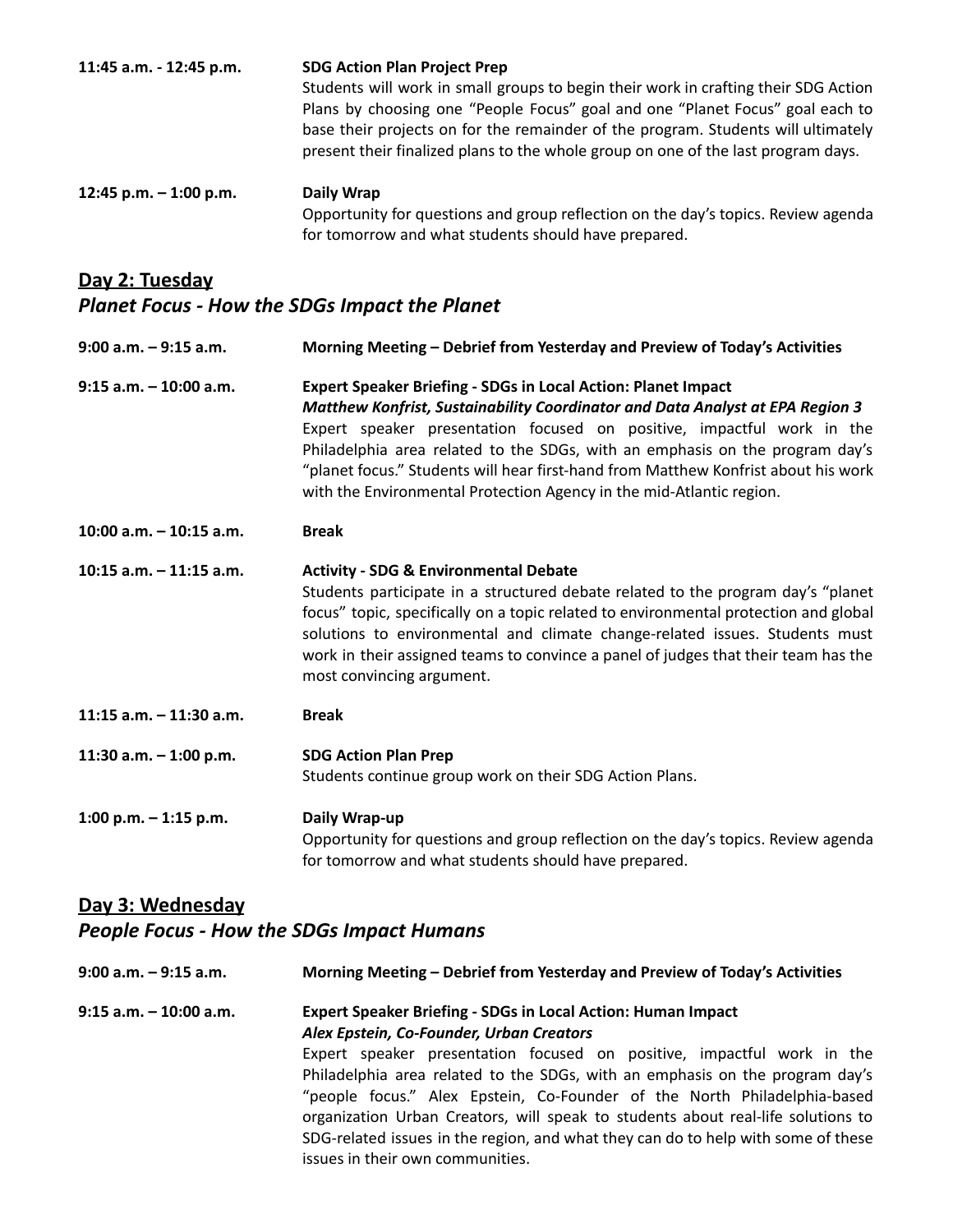| $10:00$ a.m. $-10:15$ a.m. | <b>Break</b>                                                                                                                                                                                                                                                                                                         |
|----------------------------|----------------------------------------------------------------------------------------------------------------------------------------------------------------------------------------------------------------------------------------------------------------------------------------------------------------------|
| 10:15 a.m. - 11:45 a.m.    | <b>Activity - Murals Visit and SDGs in Philadelphia</b><br>Council staff will lead students on an interactive walking tour to murals in Center<br>City Philadelphia that feature themes related to the SDGs. Students will utilize<br>journal-style worksheets to reflect on the murals throughout the walking tour. |
| 11:45 a.m. - 12:00 p.m.    | <b>Break</b>                                                                                                                                                                                                                                                                                                         |
| 12:00 p.m. - 12:45 p.m.    | <b>Activity - Visualizing the SDGs</b><br>Council Staff lead students in an activity centered around depictions of the SDGs,<br>either in visual or storytelling form. Students practice public speaking skills by<br>sharing their work with the rest of the group.                                                 |
| 12:45 p.m. - 1:15 p.m.     | <b>SDG Action Plan Project Prep &amp; Presentations</b><br>Students finalize their SDG Action Plans and present their plans to the other<br>groups.                                                                                                                                                                  |
| 1:15 p.m. $-$ 1:30 p.m.    | Daily Wrap-up<br>Opportunity for questions and group reflection on the day's topics. Review agenda<br>for tomorrow and what students should have prepared.                                                                                                                                                           |

# **Day 4: Thursday**

# *Trip to the United Nations Headquarters (New York City)*